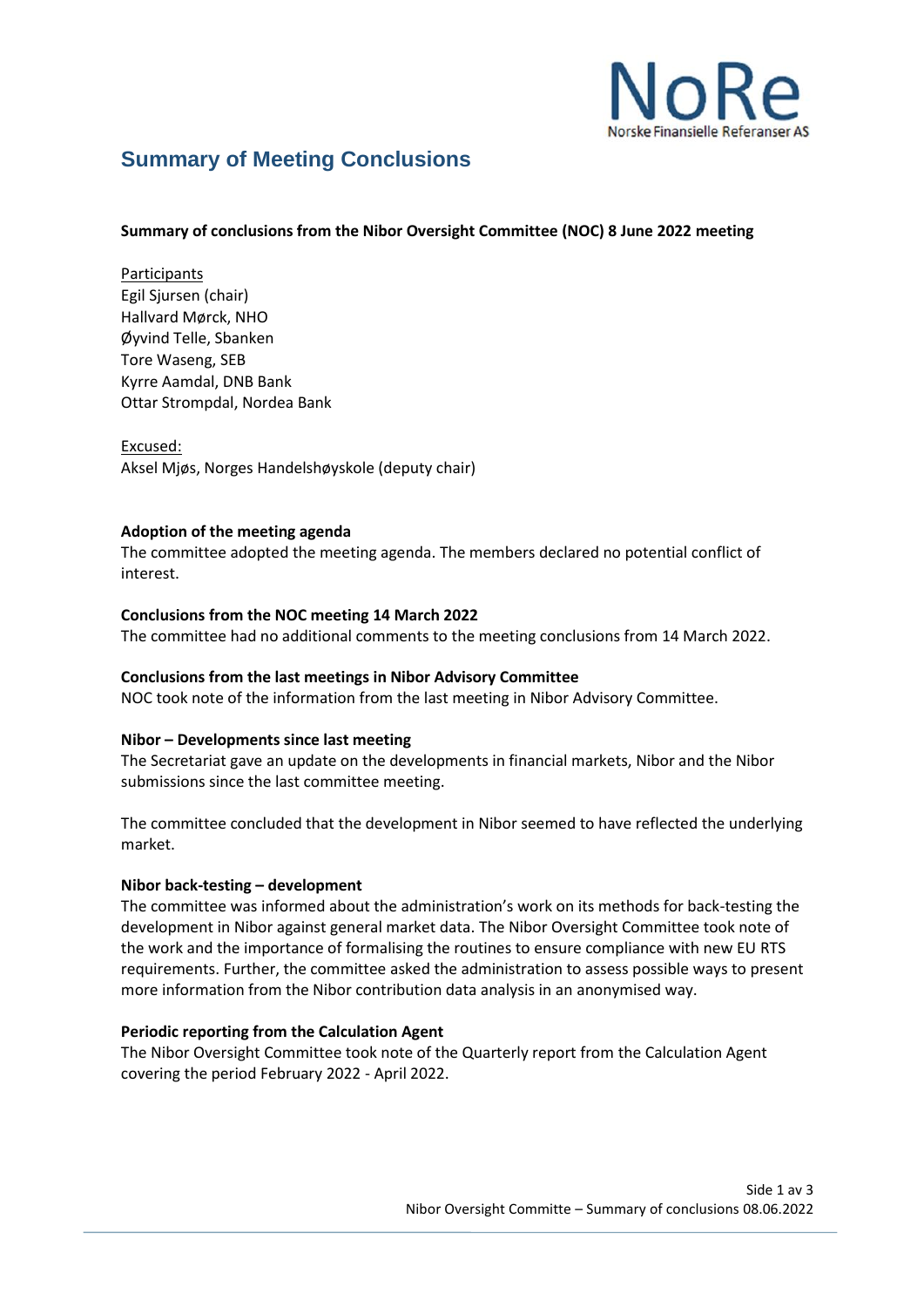

## **Nibor Code of Conduct – Feedback from Finanstilsynet**

The Secretary informed NOC on Finanstilsynet's recommendations for strengthening the Code of Conduct and on the administration's suggested response to these recommendations.

NOC supported the administration's suggestions on i) how to follow up the matter of NoRe's periodic feedback on panel banks' performances as compared to other panel banks, and ii) how the Code of Conduct should explicitly state that Nibor contributions shall be considered confidential until the Nibor fixing is published.

## **Evaluating new compliance guidelines for NOC membership**

NOC took note of the Secretary's assessment of the new ESMA guidelines on the oversight function and asked the administration to start the process of obtaining written information about NOC members' skills and expertise.

## **Proposal for a new NOC member**

Telle has chosen to step down from NOC and NOC thanked him for his contributions in the Committee. NOC gave its support to the Secretary's proposal for a new member of NOC.

## **Other ongoing processes**

## **a) External audit**

NOC was briefed on the administration's process regarding the 2022 BMR audit. The external auditor report is to be finalized before 01.09.2022.

#### **b) Training program for panel banks**

The administration received positive feedback from the banks on last year's training program. The upcoming training program for panel banks will be arranged in September 2022 as both a limited training program and a full training program.

#### **c) Daily reporting**

All the panel banks are now submitting metadata through GRSS' technical solution. This solution is easier for both the panel banks and for the administration.

#### **d) Public regulation (BMR etc.)**

NOC was informed on recent developments in public regulation.

#### **e) Liability insurance**

NOC was informed on NoRe's liability insurance, which also covers NOC members.

#### **f) Bilateral meetings with the Panel Banks**

NOC was given a brief summary of the administration's bilateral meetings with the panel banks. Both the administration and the panel banks found the meetings very useful.